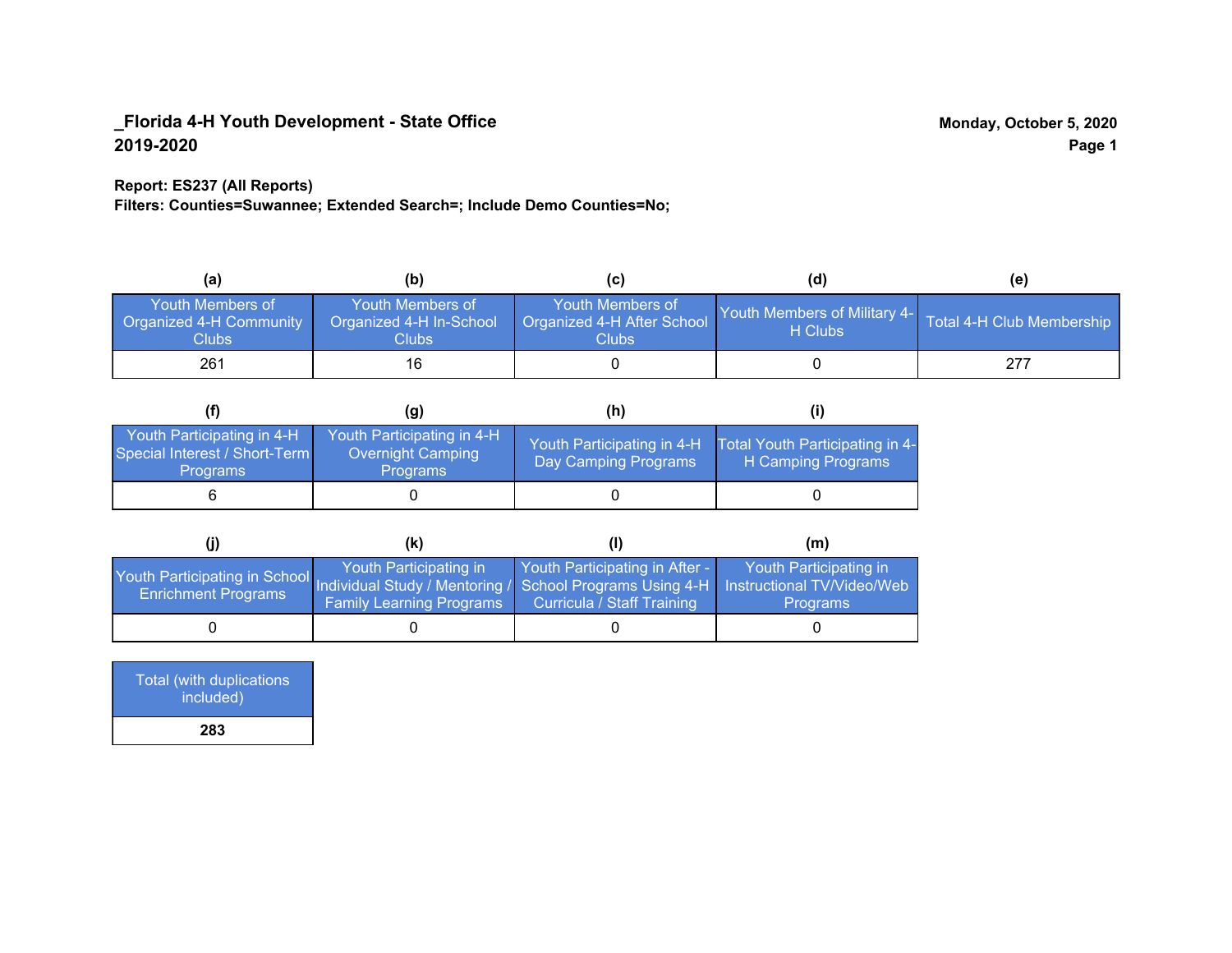**Report: ES237 (All Reports)**

**Filters: Counties=Suwannee; Extended Search=; Include Demo Counties=No;**

## **School Grade (duplications eliminated)**

| Kinder | 1st | 2nd' | <b>Brd</b> | 4th | 5th | 6th                 | 7th                      | 8th | 9th | 10 <sup>th</sup> | $\vert$ 11th | $\sqrt{12th/}$ | Post HS Not in School Special | Total |
|--------|-----|------|------------|-----|-----|---------------------|--------------------------|-----|-----|------------------|--------------|----------------|-------------------------------|-------|
| 18     | 16  | 25   | 21         | 19  | 29  | $\mathbf{A}$<br>- 1 | $\overline{\phantom{0}}$ |     | 15  |                  |              |                |                               | 239   |

# **Gender of 4-H Youth Participants (duplications eliminated)**

| Male | Female | Total |
|------|--------|-------|
| 105  | 134    | 239   |

# **Place of Residence of 4-H Youth Participants (duplications eliminated)**

| <b>Farm</b> | Towns of under 10,000 and<br>rural non-farm | Towns and cities (10,000-<br>50,000), and their suburbs | Suburbs of cities of over<br>50,000 | Central cities of over 50,000 | Total |
|-------------|---------------------------------------------|---------------------------------------------------------|-------------------------------------|-------------------------------|-------|
| 130         | 78                                          |                                                         |                                     |                               | 239   |

## **Total 4-H Youth Participants (duplications eliminated)**

**Total** 

**<sup>239</sup> Note: The four totals on this page should all match.**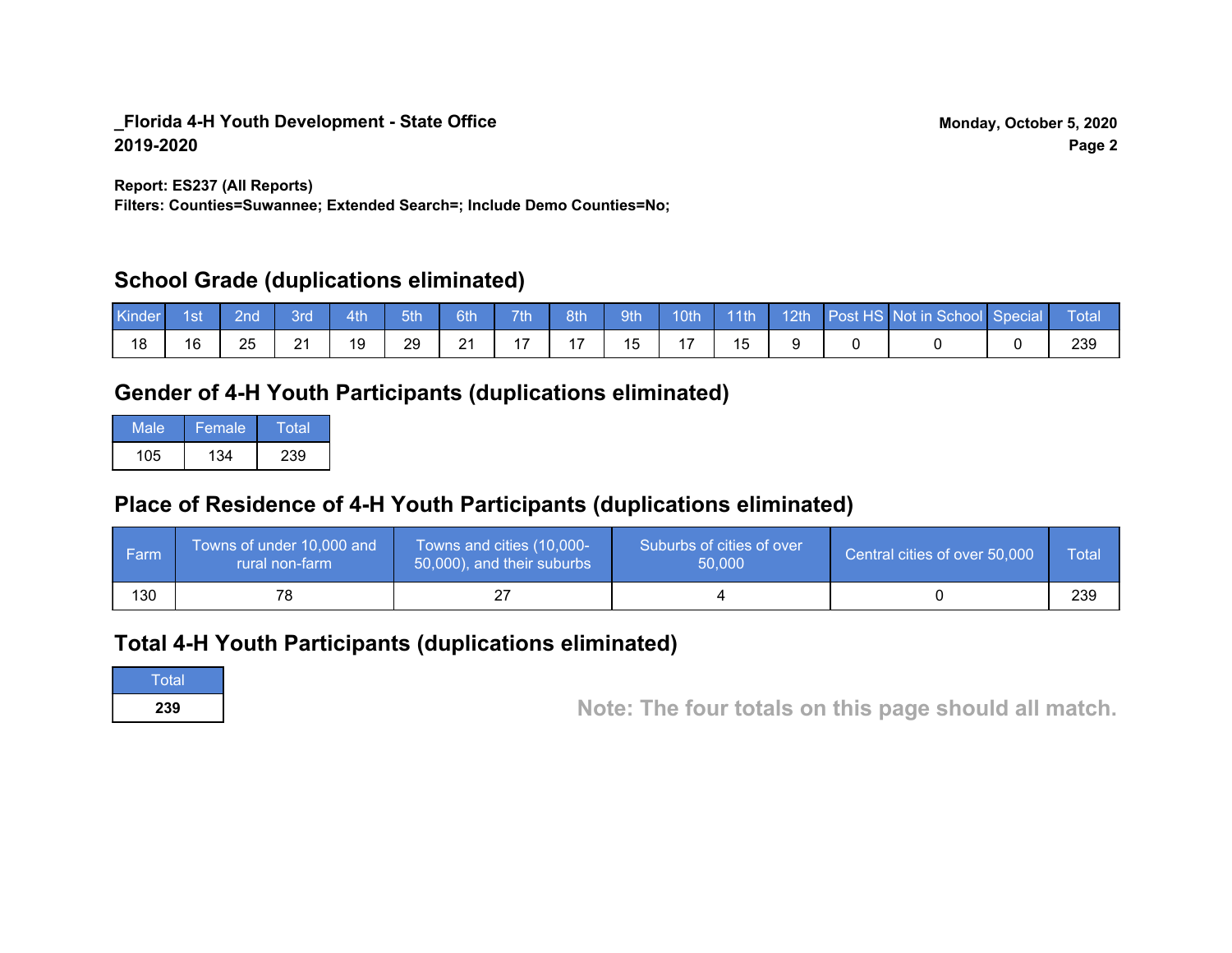#### **Report: ES237 (All Reports)**

**Filters: Counties=Suwannee; Extended Search=; Include Demo Counties=No;**

| <b>ETHNICITY</b>          | <b>TOTAL YOUTH</b> |
|---------------------------|--------------------|
| <b>Hispanic or Latino</b> | 15                 |
| Not Hispanic or Latino    | 224                |

Directions: Type in the appropriate numbers for your project. Ethnicity is separate from race. YOu should indicate an ethnicity category for each participant and all racial categories that apply to each participant (i.e. a participant of more than one race would be recorded in each applicable racial category). Ideally, your total participants should equal the total of numbers in your ethicity section. Totals of racial categories will be equal to or greater than your total participants if they all report racial information.

4-H Youth Participants: Any youth taking part in programs provided as a result of action by extension personnel (professional. Paraprofessional. And volunteer). This includes youth participation in programs conducted through 1862, 1890, and 1994 land-grant universities, EFNEP, urban gardening, and other programs that may not actually use the 4-H name and emblem with participants.

| <b>RACE</b>                               | <b>TOTAL YOUTH</b> |
|-------------------------------------------|--------------------|
| American Indian or Alaskan Native         | O                  |
| Asian                                     | 1                  |
| <b>Black or African American</b>          | 6                  |
| Native Hawaiian or other Pacific Islander | O                  |
| White                                     | 215                |
| Youth Indicating More Than One Race       | 3                  |
| <b>Undetermined</b>                       | 14                 |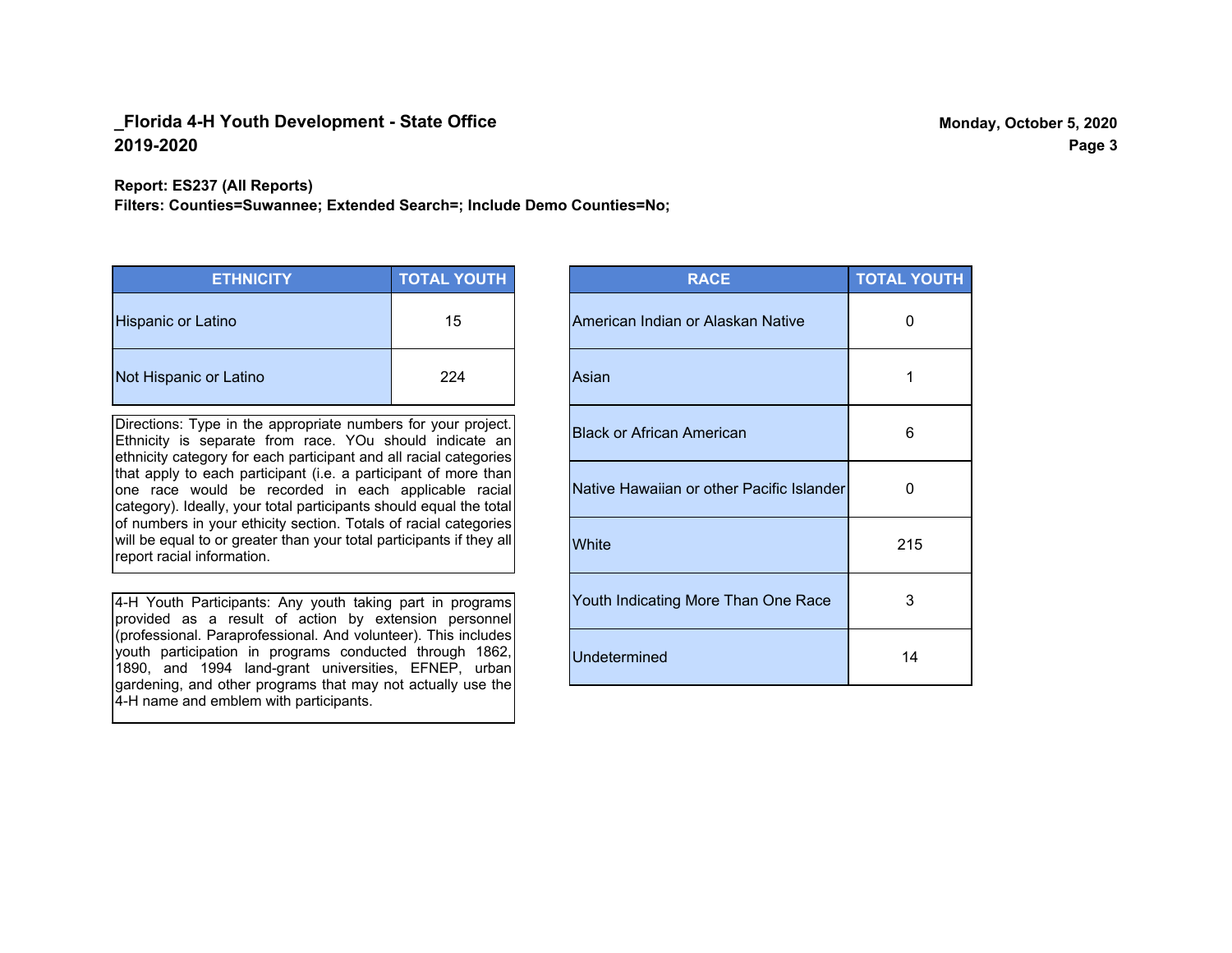**Report: ES237 (All Reports)**

**Filters: Counties=Suwannee; Extended Search=; Include Demo Counties=No;**

| Total Number of<br><b>Adult Volunteers</b> | <b>Total Number of</b><br><b>Youth Volunteers</b> | Total |  |
|--------------------------------------------|---------------------------------------------------|-------|--|
| 47                                         |                                                   | 68    |  |

Adult Volunteer: Unpaid support for the 4-H program by an individual beyond high school age.

Youth Volunteer: Unpaid support for the 4-H program by a person who has not yet graduated from high school.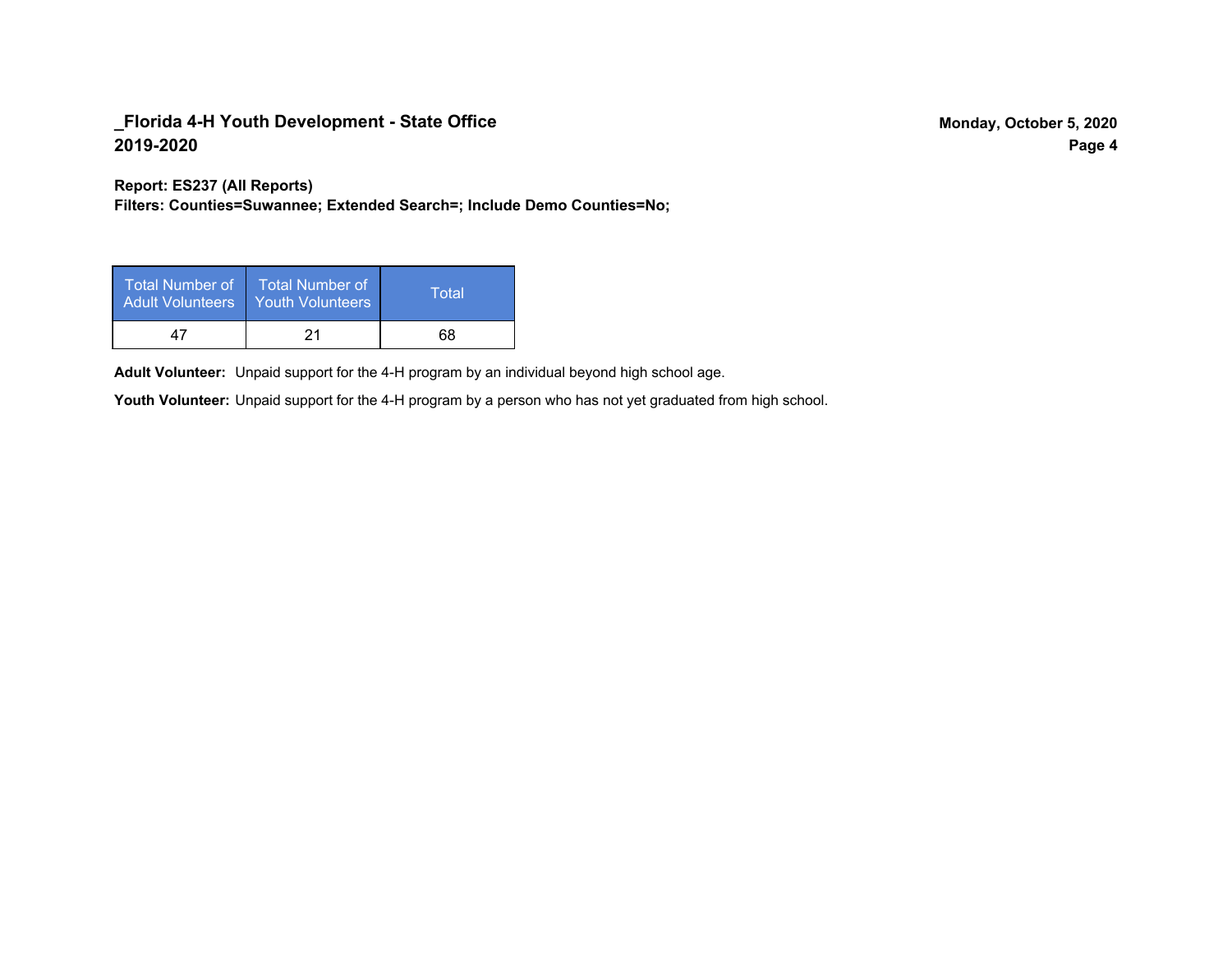1

### **Filters: Counties=Suwannee; Extended Search=; Include Demo Counties=No; Report: ES237 (All Reports)**

# **Ag in the Classroom** : Agriculture Awareness 1 \_School Enrichment - Agriculture Awareness 0 \_School Enrichment - Pizza Garden 0 **Animals** (4-H Cloverbuds- ANIMALS & PETS)-retired project 3 (CAGED BIRDS) Retired Project 0 (GOATS) Retired Project 0 (GOATS-Pygmy) Retired Project 0 (HORSE -Advanced Horsemanship) Retired Project 0 (HORSE -Horsemanship Science) Retired Project 0 (LLAMAS AND ALPACAS)-retired project 0

(POCKET PETS) Retired Project 0

ANIMAL SCIENCES 0

| BEEF |  | 44 |
|------|--|----|
|      |  |    |

| CATS |  |  |
|------|--|--|
|      |  |  |

| <b>DAIRY CATTLE</b> | 10 |
|---------------------|----|
|---------------------|----|

do distribution of the contract of the contract of the contract of the contract of the contract of the contract of the contract of the contract of the contract of the contract of the contract of the contract of the contrac

GOATS (Dairy) 1

GOATS (Meat) 1

HORSE 27

HORSE (Horseless Horse) 3

PETS 22 and 22 and 23 and 23 and 23 and 23 and 23 and 23 and 23 and 23 and 24 and 25 and 26 and 26 and 26 and 26 and 26 and 26 and 26 and 26 and 26 and 26 and 26 and 26 and 26 and 26 and 26 and 26 and 26 and 26 and 26 and

POULTRY 5

RABBITS 6

sheep to the control of the control of the control of the control of the control of the control of the control of the control of the control of the control of the control of the control of the control of the control of the

SWINE 61

# 137

# **Biological Sciences** (4-H Cloverbuds-SCIENCE & TECHNOLOGY) Retired Project 0 (Marine/Aquatic- AQUARIUMS) Retired Project 0 (Marine/Aquatic- WETLANDS) Retired Project 0 (Sciences- WINGS) Retired Project 0 (Wildlife - Bats) Retired Project 0 (Wildlife - Butterflies- WINGS) Retired Project 0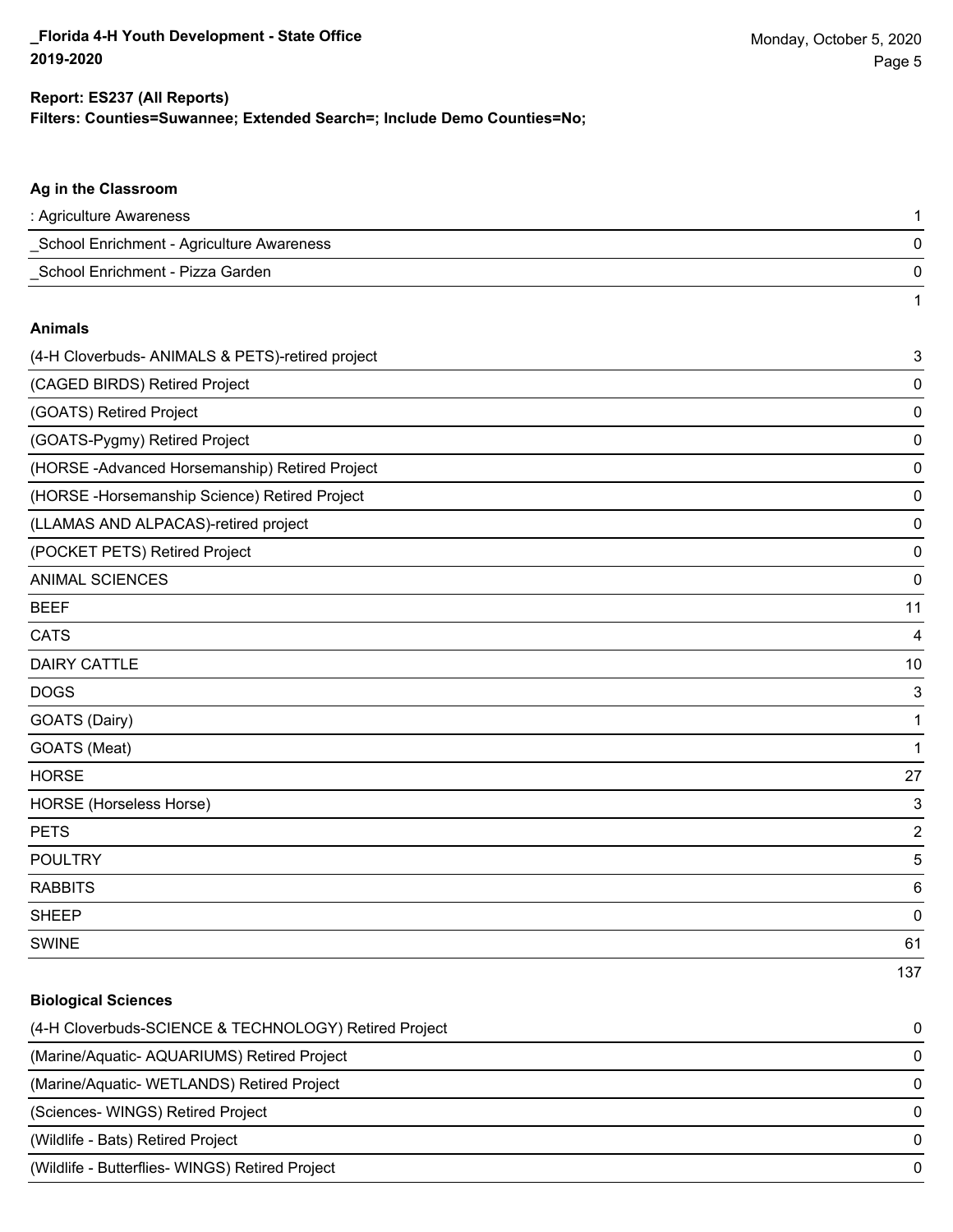**Filters: Counties=Suwannee; Extended Search=; Include Demo Counties=No;**

| (Wildlife- BLUEBIRDS) Retired Project                     | $\mathbf 0$    |
|-----------------------------------------------------------|----------------|
| : ABCs of ENTOMOLOGY                                      | 0              |
| : Entomology-Apiary/Beekeeping                            | $\mathbf 0$    |
| : Meat Sciences                                           | 0              |
| : Natural Sciences                                        | $\mathbf 0$    |
| School Enrichment - Embryology                            | 0              |
| <b>School Enrichment- Natural Sciences</b>                | $\mathbf 0$    |
| <b>INSECTS (ENTOMOLOGY)</b>                               | 0              |
| MARINE SCIENCE AND AQUATIC SCIENCES                       | 1              |
| <b>SCIENCE DISCOVERY</b>                                  | 3              |
| <b>VETERINARY SCIENCE</b>                                 | $\overline{2}$ |
|                                                           | 6              |
| <b>Civic Engagement</b>                                   |                |
| (4-H Cloverbuds- CITIZENSHIP)-retired project             | 0              |
| (Citizenship-INTERGENERATIONAL) Retired Project           | 0              |
| <b>CITIZENSHIP</b>                                        | $\overline{2}$ |
| CITIZENSHIP-COMMUNITY SERVICE                             | 5              |
| CULTURAL AND GLOBAL EDUCATION                             | 0              |
|                                                           | $\overline{7}$ |
| <b>Communications and Expressive Arts</b>                 |                |
| (4-H Cloverbuds- COMMUNICATIONS) Retired Project          | 0              |
| (4-H Cloverbuds- VISUAL-LEISURE ARTS) Retired Project     | 0              |
| (FILMMAKING) Retired Project                              | $\mathbf 0$    |
| (LEISURE ARTS- Arts & Crafts) Retired Project             | 0              |
| (Leisure Arts- COLLECTIBLES) Retired Project              | $\mathbf 0$    |
| (PHOTOGRAPHY) Retired Project                             | 0              |
| (PUBLIC SPEAKING) Retired Project                         | 0              |
| (VISUAL ARTS) Retired Project                             | 0              |
| School Enrichment - 4-H Tropicana Public Speaking Program | 0              |
| COMMUNICATIONS AND PUBLIC SPEAKING                        | 1              |
| <b>EXPRESSIVE ARTS</b>                                    | 1              |
| <b>VISUAL ARTS</b>                                        | $\pmb{0}$      |
| <b>Community / Volunteer Service</b>                      | $\overline{2}$ |
|                                                           |                |

(Citizenship-PUBLIC ADVENTURES) Retired Project 0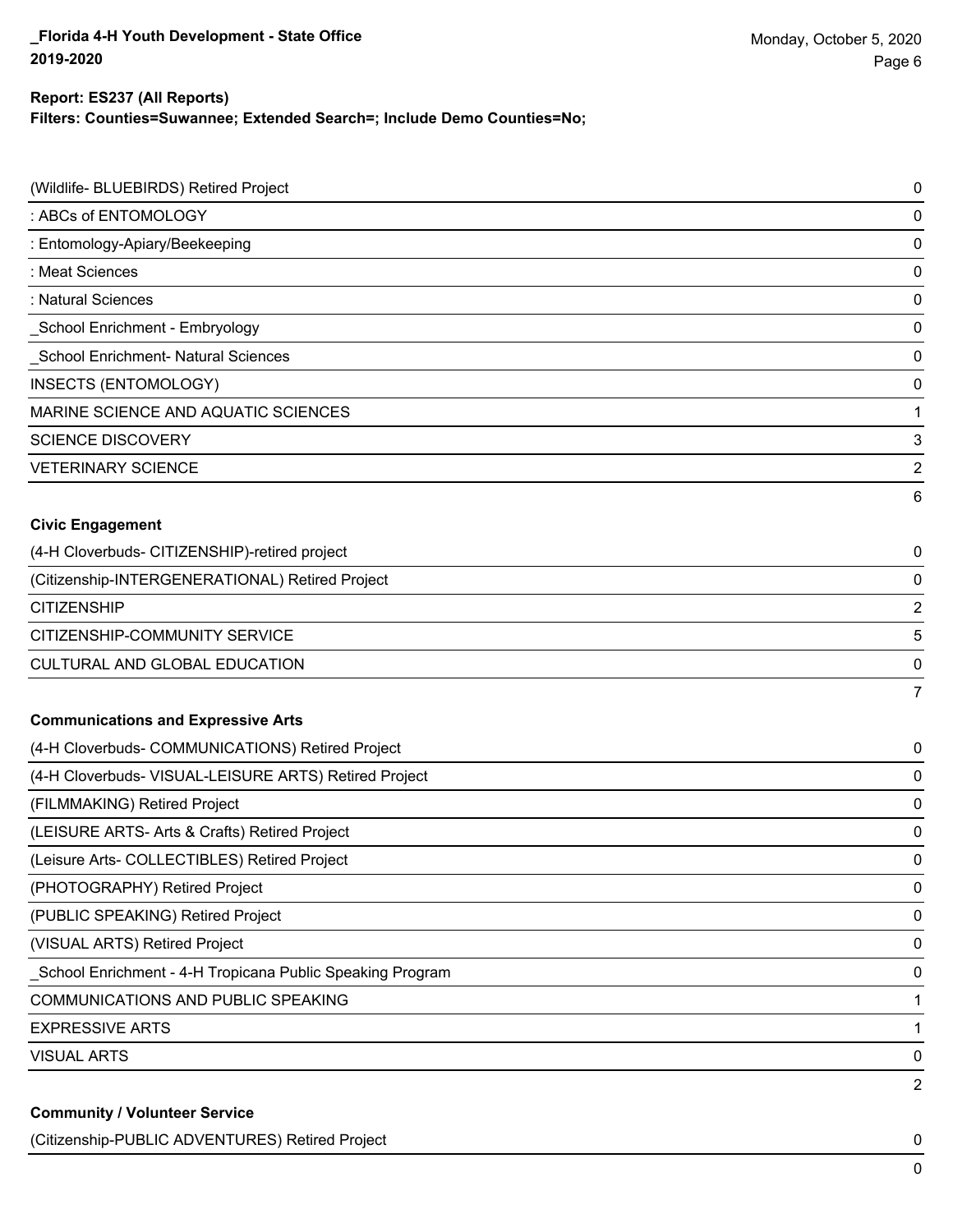**Consumer and Family Science**

**Filters: Counties=Suwannee; Extended Search=; Include Demo Counties=No;**

| (4-H Cloverbuds- CLOTHING) Retired project                   | 0  |
|--------------------------------------------------------------|----|
| (CHILD DEVELOPMENT Babysitting) Retired Project              | 0  |
| (Clothing - SELECTION) Retired Project                       | 0  |
| (Clothing - SEWING) Retired Project                          | 0  |
| (Clothing-Sewing- QUILTING) Retired Project                  | 0  |
| (CONSUMER EDUCATION AND SHOPPING) Retired Project            | 0  |
| (Human Development - Talking with TJ) Retired Project        | 0  |
| (HUMAN DEVELOPMENT) Retired Project                          | 0  |
| (Human Development-CHOICES) Retired Project                  | 0  |
| (Money Management - FINANCIAL CHAMPIONS) Retired Project     | 0  |
| : Consumer Choices Event                                     | 0  |
| 4-H CLOVERBUDS                                               | 74 |
| Animal Science- ALL ABOUT ANIMALS                            | 0  |
| Animal Sciences- LIVESTOCK JUDGING                           | 0  |
| Animals-PETS/SMALL ANIMALS                                   | 0  |
| CHILD DEVELOPMENT & CHILD CARE                               | 0  |
| Citizenship-SERVICE LEARNING                                 | 0  |
| <b>CLOTHING &amp; SEWING</b>                                 | 2  |
| <b>Exploring Farm Animals</b>                                | 0  |
| Hog-n-Ham Project                                            | 0  |
| <b>Marine Science</b>                                        | 0  |
| <b>MONEY MANAGEMENT</b>                                      | 0  |
| Performing Arts-DANCE/MOVEMENT                               | 0  |
| Pet Pals                                                     | 0  |
| Plant Pals, K-3 (5-8 yrs)                                    | 0  |
| test                                                         | 0  |
| Wildlife - Birds                                             | 0  |
|                                                              | 76 |
| <b>Environmental Education / Earth Sciences</b>              |    |
| (4-H Cloverbuds- ENVIRONMENT-Earth Sciences) Retired Project | 0  |
| : Recycling                                                  | 0  |
| : Water Education                                            | 0  |
| School Enrichment - Project Learning Tree                    | 0  |
| School Enrichment- Environmental Sciences                    | 0  |
| <b>EARTH SCIENCES</b>                                        | 1  |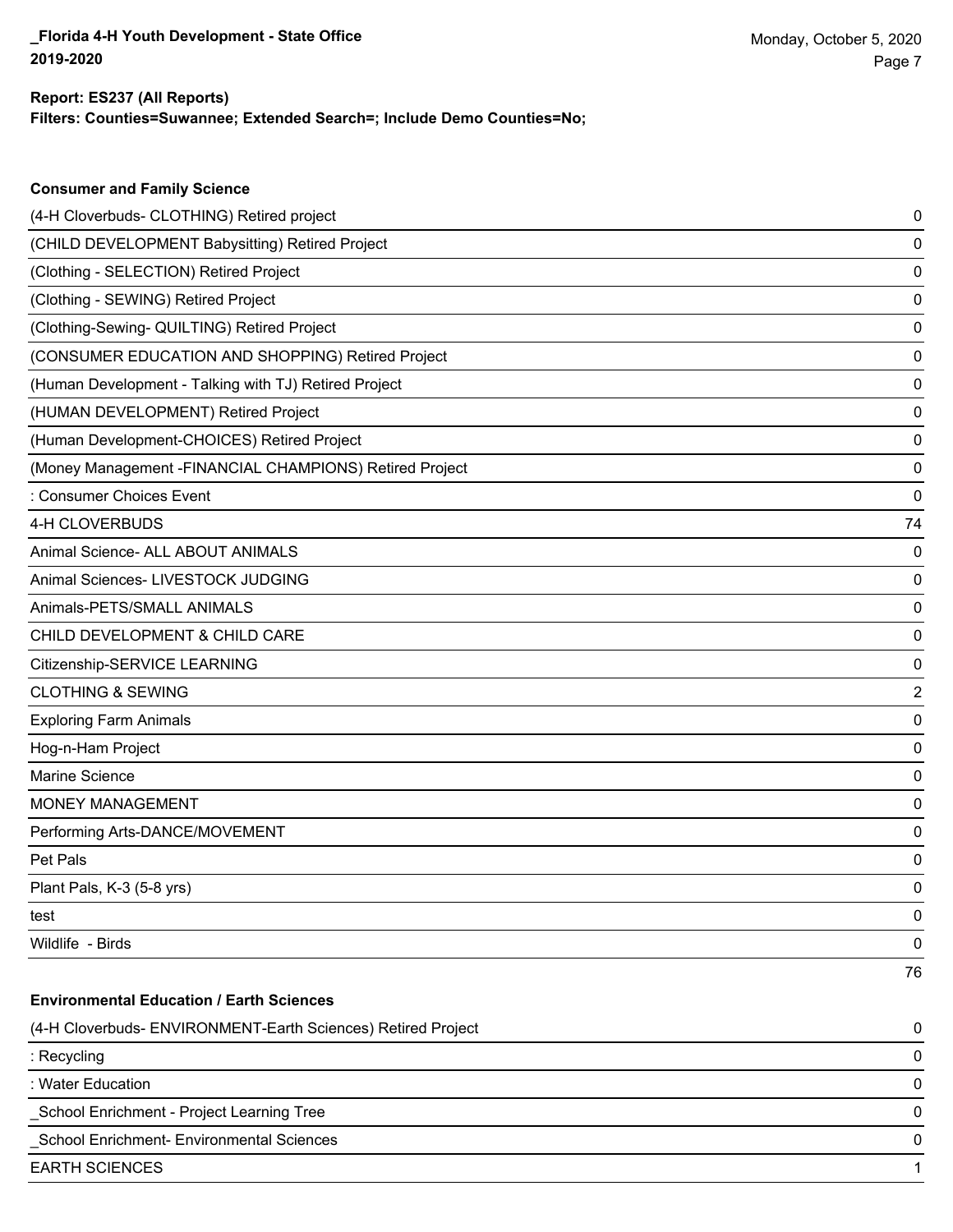**Filters: Counties=Suwannee; Extended Search=; Include Demo Counties=No;**

| <b>ENERGY</b>                                         | 0              |
|-------------------------------------------------------|----------------|
| <b>ENVIRONMENTAL SCIENCES</b>                         | $\mathbf 0$    |
| <b>FORESTRY</b>                                       | 1              |
| <b>OUTDOOR EDUCATION</b>                              | 1              |
| SOIL AND WATER SCIENCES                               | $\mathbf 0$    |
| <b>SPORTFISHING</b>                                   | 1              |
| <b>SS - SHOOTING SPORTS</b>                           | $\overline{7}$ |
| <b>SS-ARCHERY</b>                                     | $\overline{2}$ |
| SS-HUNTING 10y/o                                      | $\overline{2}$ |
| SS-MUZZLELOADING 12y/o                                | 1              |
| SS-RIFLE, AIR                                         | $\overline{2}$ |
| SS- RIFLE, SMALL BORE                                 | 1              |
| SS-SHOTGUN 10y/o                                      | 1              |
| <b>WILDLIFE &amp; HABITATS</b>                        | 1              |
|                                                       | 21             |
| <b>Foods and Nutrition</b>                            |                |
| (4-H Cloverbuds- FOODS & NUTRITION) Retired Project   | 0              |
| (Food - SPORTS NUTRITION) Retired Project             | 0              |
| (FOOD AND FOOD PRESERVATION SCIENCES) Retired Project | $\mathbf 0$    |
| (FOOD PREP AND COOKING) Retired Project               | 0              |
| (Food Prep- BREADS & BREADMAKING) Retired Project     | $\mathbf 0$    |
| (Food Prep- DAIRY FOODS) Retired Project              | $\mathbf 0$    |
| (Food Prep- MICROWAVE MAGIC) Retired Project          | $\mathbf 0$    |
| (Food Science- FOOD PRESERVATION) Retired Project     | 0              |
| School Enrichment - Up for the Challenge              | 0              |
| <b>School Enrichment - YUM</b>                        | $\mathbf 0$    |

\_School Enrichment - YUMMEE 0

\_School Enrichment- Nutrition 0

FOOD & NUTRITION 3

### **Health**

| (Health-HEALTH ROCKS) Retired Project       |   |
|---------------------------------------------|---|
| (HEALTH: PHYSICAL ACTIVITY) Retired Project | 0 |
| : Healthy Living                            | 0 |
| PERSONAL WELL BEING                         |   |
|                                             |   |

3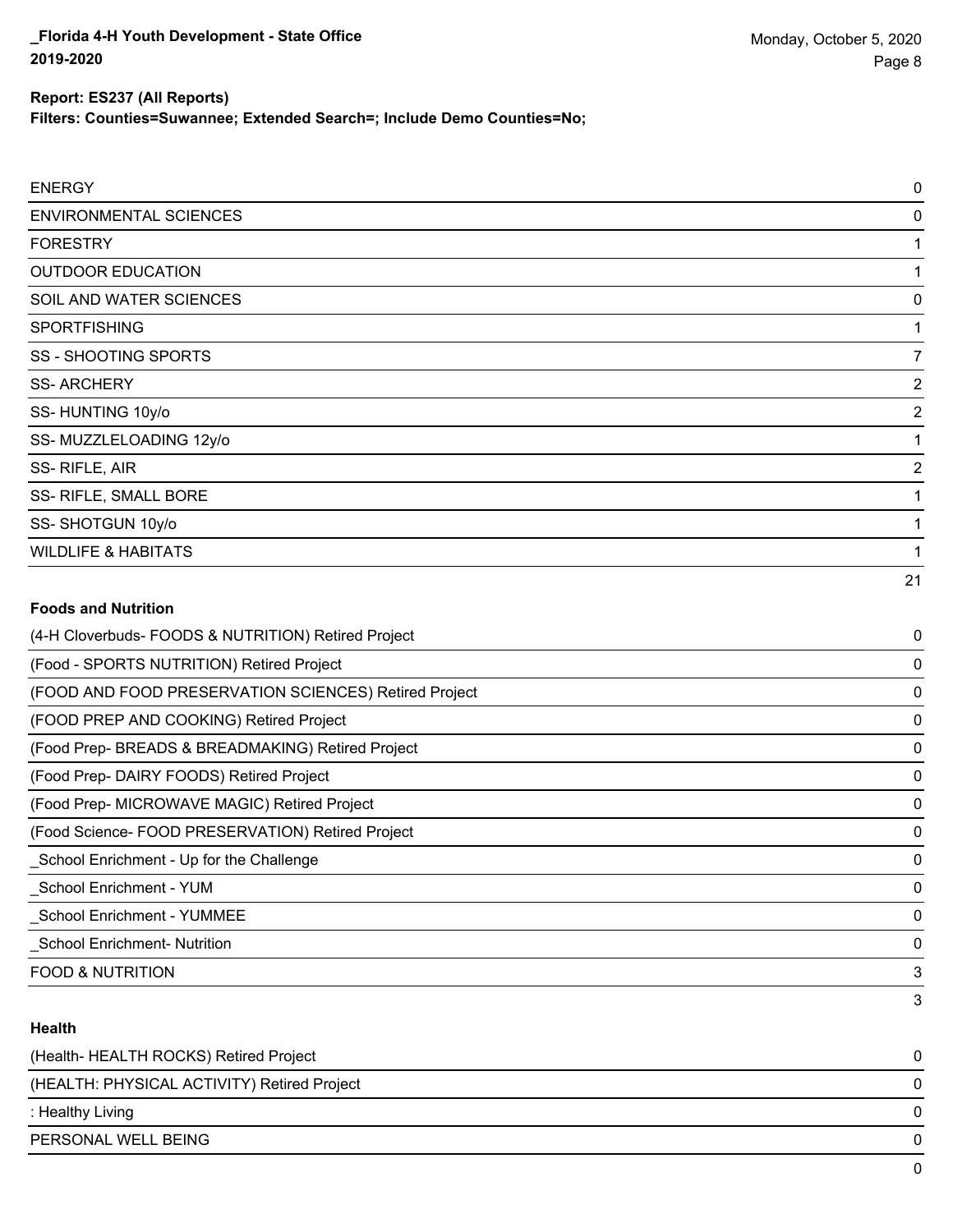**Filters: Counties=Suwannee; Extended Search=; Include Demo Counties=No;**

| <b>Leadership and Personal Development</b>                 |    |
|------------------------------------------------------------|----|
| (4-H Cloverbuds- LEADERSHIP) Retired Project               | 0  |
| (4-H Cloverbuds_DISCOVERY Projects) Retired Project        | 0  |
| (Home Environment- CHANGING SPACES) Retired Project        | 0  |
| (Plant Sciences - Mowing for Money) Retired Project        | 0  |
| (Workforce Prep- CAREER DEVELOPMENT) Retired Project       | 0  |
| (Workforce Prep- ENTREPRENEURSHIP) Retired Project         | 0  |
| : Character Education                                      | 0  |
| : Personal Development                                     | 0  |
| <b>EXPLORING 4-H</b>                                       | 11 |
| LEADERSHIP DEVELOPMENT                                     | 5  |
| <b>WORKPLACE PREPARATION</b>                               | 2  |
|                                                            | 18 |
| <b>Personal Safety</b>                                     |    |
| (Health and Safety- ATV SAFETY) Retired Project            | 0  |
| (Health- EMERGENCY PREPARDNESS) Retired Project            | 0  |
| <b>ATV SAFETY</b>                                          |    |
| <b>SAFETY</b>                                              | 0  |
|                                                            |    |
| <b>Physical Sciences</b>                                   |    |
| (ASTRONOMY) Retired Project                                | 0  |
| : Weather and Climate                                      | 0  |
| <b>AEROSPACE</b>                                           |    |
|                                                            |    |
| <b>Plant Science</b>                                       |    |
| (4-H Cloverbuds- PLANT SCIENCES-Gardening) Retired Project | 0  |
| (GROWING CITRUS) Retired Project                           | 0  |
| (Plant Sciences-GARDENING) Retired Project                 | 0  |
| (Plants - Gardening - FLOWERS) Retired Project             | 0  |
| (Plants - Gardening - VEGETABLES) Retired Project          | 0  |
| (Plants - Gardening-CONTAINER GARDENING) Retired Project   | 0  |
| School Enrichment- Gardening and Plants                    | 0  |

GARDENING AND PLANTS O

GARDENING AND PLANTS: JR MASTER GARDENER 0